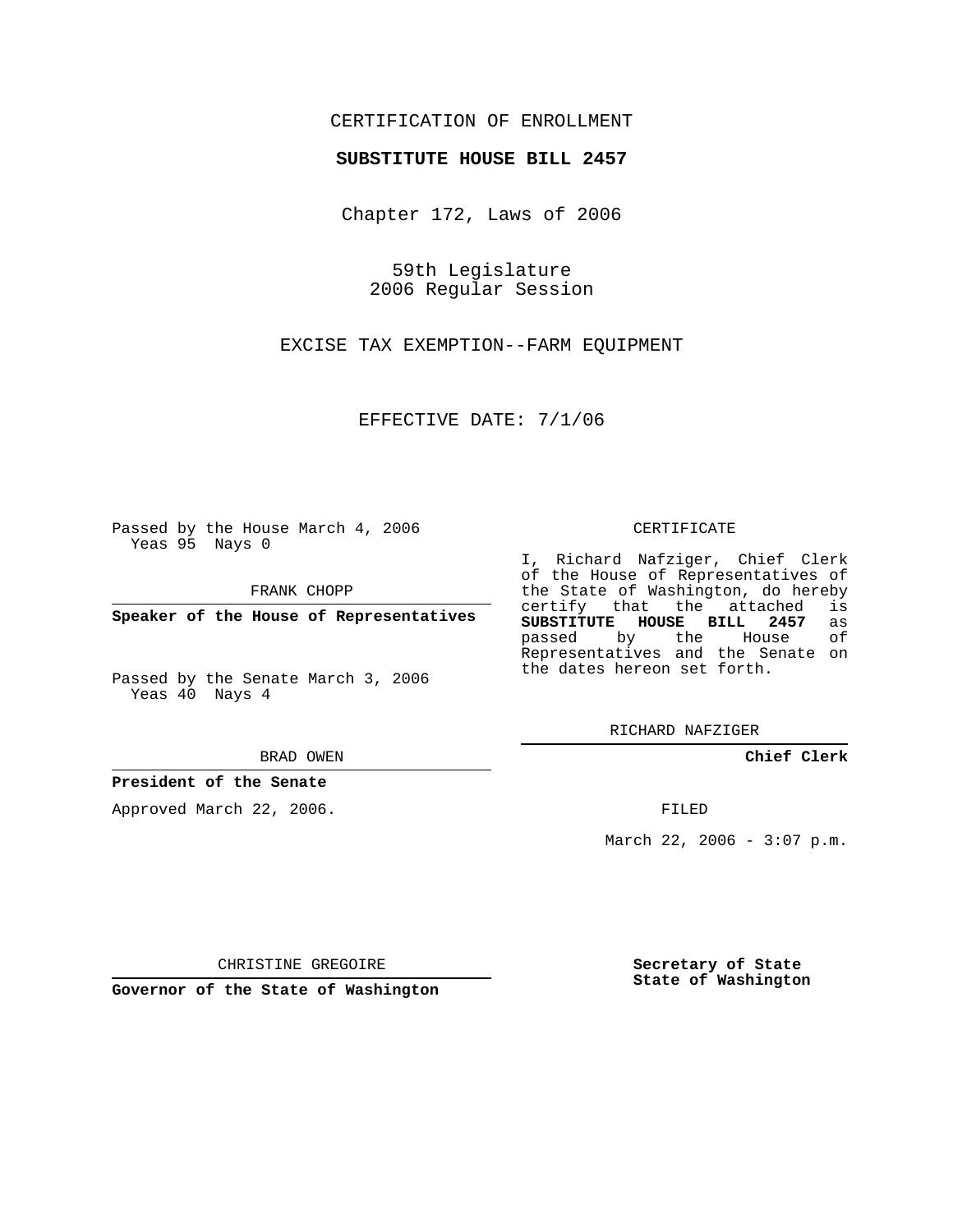# **SUBSTITUTE HOUSE BILL 2457** \_\_\_\_\_\_\_\_\_\_\_\_\_\_\_\_\_\_\_\_\_\_\_\_\_\_\_\_\_\_\_\_\_\_\_\_\_\_\_\_\_\_\_\_\_

\_\_\_\_\_\_\_\_\_\_\_\_\_\_\_\_\_\_\_\_\_\_\_\_\_\_\_\_\_\_\_\_\_\_\_\_\_\_\_\_\_\_\_\_\_

### AS AMENDED BY THE SENATE

Passed Legislature - 2006 Regular Session

### **State of Washington 59th Legislature 2006 Regular Session**

**By** House Committee on Finance (originally sponsored by Grant, Williams, Blake, Clibborn, Linville, Cox, Buck, Haigh, Sump, Newhouse, Walsh, Buri, Haler, Morrell, Morris, Ericks, Strow, O'Brien and Holmquist)

READ FIRST TIME 02/07/06.

 AN ACT Relating to excise tax relief for farm machinery and equipment; adding a new section to chapter 82.08 RCW; adding a new section to chapter 82.12 RCW; and providing an effective date.

BE IT ENACTED BY THE LEGISLATURE OF THE STATE OF WASHINGTON:

 NEW SECTION. **Sec. 1.** A new section is added to chapter 82.08 RCW to read as follows:

 (1) The tax levied by RCW 82.08.020 does not apply to the sale to an eligible farmer of replacement parts for qualifying farm machinery and equipment.

 (2) Notwithstanding anything to the contrary in this chapter, if replacement parts are installed by the seller during the course of repairing, cleaning, altering, or improving qualifying farm machinery and equipment and the seller makes a separate charge for the parts, the tax levied by RCW 82.08.020 does not apply to the separately stated charge to an eligible farmer for replacement parts but only if the separately stated charge does not exceed either the seller's current publicly stated retail price for the parts or, if no separately stated retail price is available, the seller's cost for the parts. However, the exemption provided by this section shall not apply if replacement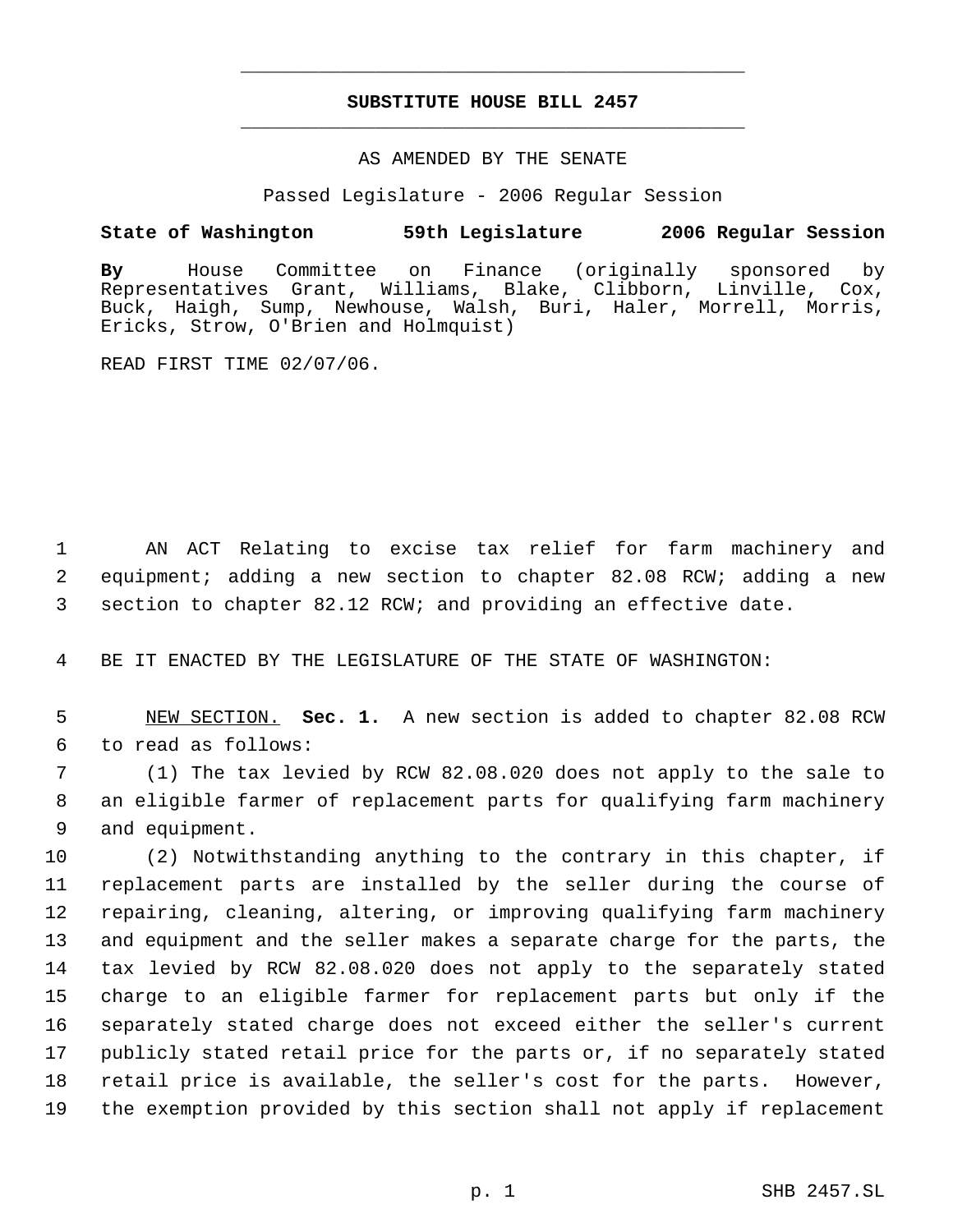parts are installed by the seller during the course of repairing, cleaning, altering, or improving qualifying farm machinery and equipment and the seller makes a single nonitemized charge for providing the parts and service.

 (3)(a) A person claiming an exemption under this section must keep records necessary for the department to verify eligibility under this section. An exemption is available only when the buyer provides the seller with an exemption certificate issued by the department containing such information as the department requires. The exemption certificate shall be in a form and manner prescribed by the department. The seller shall retain a copy of the certificate for the seller's files.

 (b) The department shall provide an exemption certificate to an eligible farmer or renew an exemption certificate, upon application by that eligible farmer. The application must be in a form and manner prescribed by the department and shall contain the following information as required by the department:

18 (i) The name and address of the applicant;

 (ii) The uniform business identifier or tax reporting account number of the applicant, if the applicant is required to be registered with the department;

22 (iii) The type of farming engaged in;

 (iv) A copy of the applicant's Schedule F of Form 1040, Form 1120, or other applicable form filed with the internal revenue service indicating the gross sales of agricultural products by the applicant in the calendar year immediately preceding the year that the application was made to the department. If application is made before the due date of the applicant's federal income tax return for the prior calendar year, or any extension of the due date, the applicant shall provide a copy of the appropriate federal income tax form that was due for the second calendar year immediately preceding the year that the application is made to the department. If the applicant is not required to file federal income tax returns, the department may require the applicant to provide copies of other documents establishing the amount of the applicant's gross sales of agricultural products for the relevant calendar year;

 (v) The name of the individual authorized to sign the certificate, printed in a legible fashion;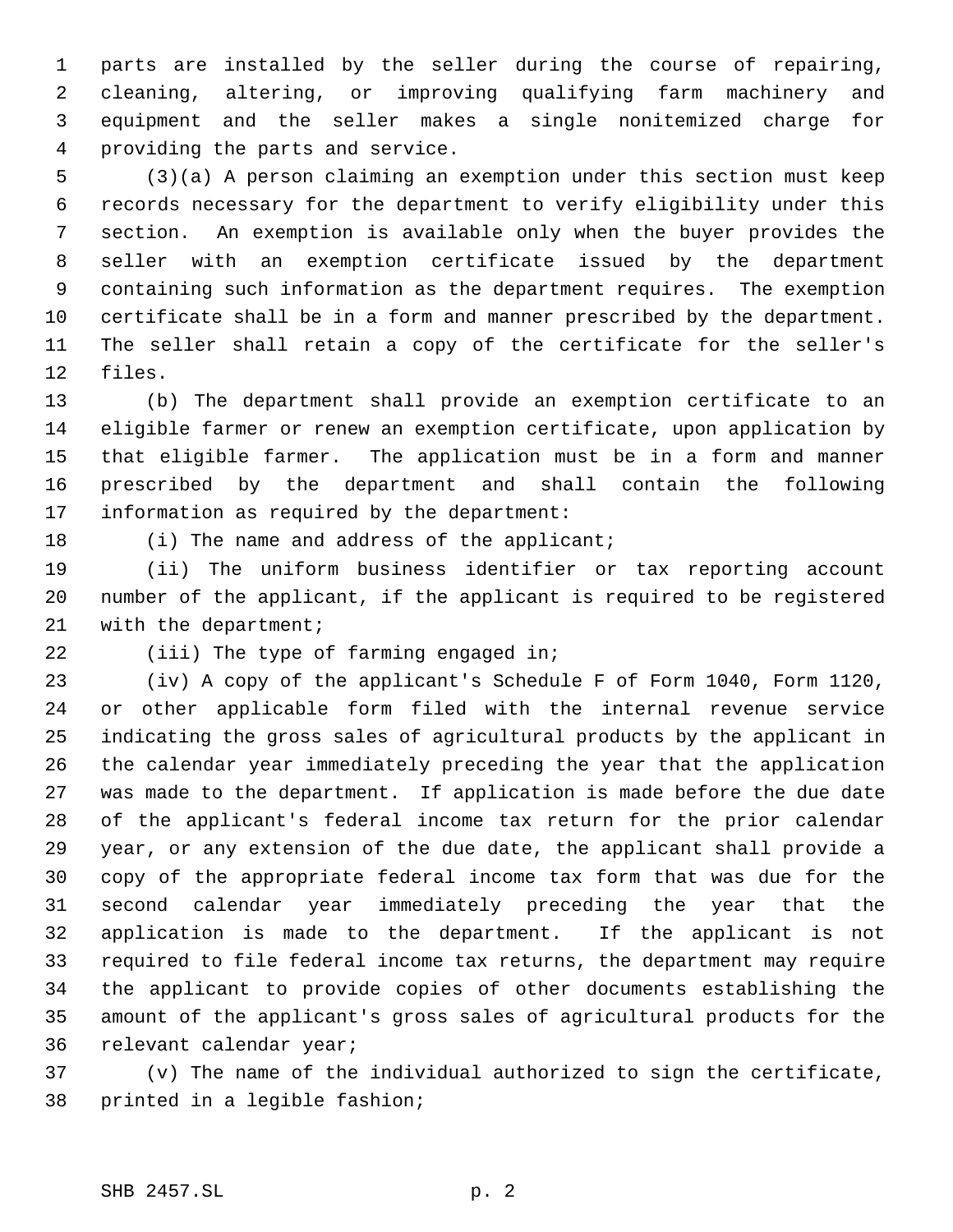(vi) The signature of the authorized individual; and

 (vii) Other information the department may require to verify the applicant's eligibility for the exemption.

 (c)(i) Except as otherwise provided in this section, exemption certificates issued by the department are not transferable and are valid for the calendar year in which the certificate is issued and the following four calendar years. The department shall attempt to notify holders of exemption certificates of the impending expiration of the certificate at least sixty days before the certificate expires and shall provide an application for renewal of the certificate.

 (ii) When a certificate holder merely changes identity or form of ownership of an entity and there is no change in beneficial ownership, the exemption certificate shall be transferred to the new entity upon notice to the department by the transferor or transferee.

 (d)(i) Exemption certificates issued to persons who are eligible farmers under subsection (4)(b)(iii) of this section are conditioned on the person making at least ten thousand dollars of gross sales of agricultural products grown, raised, or produced by that person in the first full calendar year that the person engages in business as a farmer.

 (ii) A person who is issued a conditional exemption certificate must provide the department with a copy of the person's Schedule F of Form 1040, Form 1120, or other applicable form filed with the internal revenue service indicating the gross sales of agricultural products by the person in the first full calendar year that the person engaged in business as a farmer. If a person is not required to file federal income tax returns, the person shall provide copies of other documents establishing the amount of the person's gross sales of agricultural products for the first full calendar year that the person engaged in business as a farmer. The documentation required in this subsection (3)(d)(ii) is due no later than December 31st of the year immediately following the first full calendar year in which the person engaged in business as a farmer.

 (iii) If a person fails to provide the required documentation to the department by the due date or any extension granted by the 36 department, or if the condition in  $(d)(i)$  of this subsection is not met, the department shall revoke the exemption certificate. The department shall notify the person in writing of the revocation and the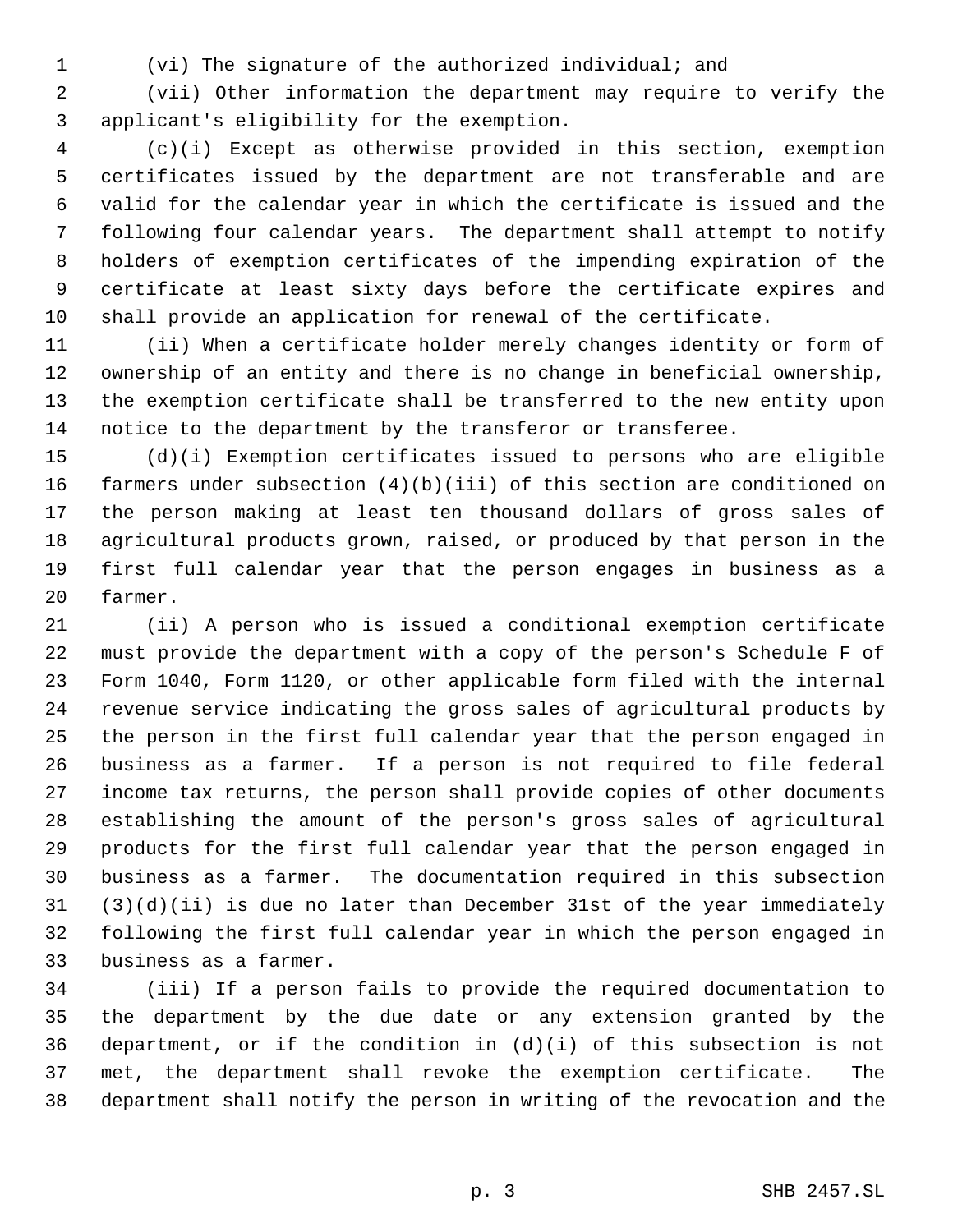person's responsibility, and due date, for repayment of any taxes for which an exemption under this section was claimed. Any taxes for which an exemption under this section was claimed shall be due and payable within thirty days of the date of the notice revoking the certificate. The department shall assess interest on the taxes for which the exemption was claimed. Interest shall be assessed at the rate provided for delinquent excise taxes under chapter 82.32 RCW, retroactively to the date the exemption was claimed, and shall accrue until the taxes for which the exemption was claimed are repaid. Penalties shall not be imposed on any tax required to be repaid if full payment is received by the due date. Nothing in this subsection (3)(d) prohibits a person from reapplying for an exemption certificate.

(4) The definitions in this subsection apply to this section.

 (a) "Agricultural products" has the meaning provided in RCW 82.04.213.

(b) "Eligible farmer" means:

 (i) A farmer as defined in RCW 82.04.213 whose gross proceeds of sales of agricultural products grown, raised, or produced by that person is at least ten thousand dollars in the calendar year immediately preceding the year in which a claim of exemption is made under this section;

 (ii) The transferee of an exemption certificate under subsection  $(3)(c)(ii)$  of this section where the transferred certificate expires before the transferee engages in farming operations for a full calendar year, if the combined gross proceeds of sales by the transferor and transferee of agricultural products that they have grown, raised, or produced meet the requirements of (b)(i) of this subsection;

 (iii) A farmer as defined in RCW 82.04.213, who does not meet the definition of "eligible farmer" in (b)(i) or (ii) of this subsection, and who did not engage in farming for the entire calendar year immediately preceding the year in which application for exemption under this section is made and who did not engage in farming in any other year;

 (iv) Anyone who otherwise meets the definition of "eligible farmer" in this subsection except that they are not a "person" as defined in RCW 82.04.030.

(c) "Qualifying farm machinery and equipment" means machinery and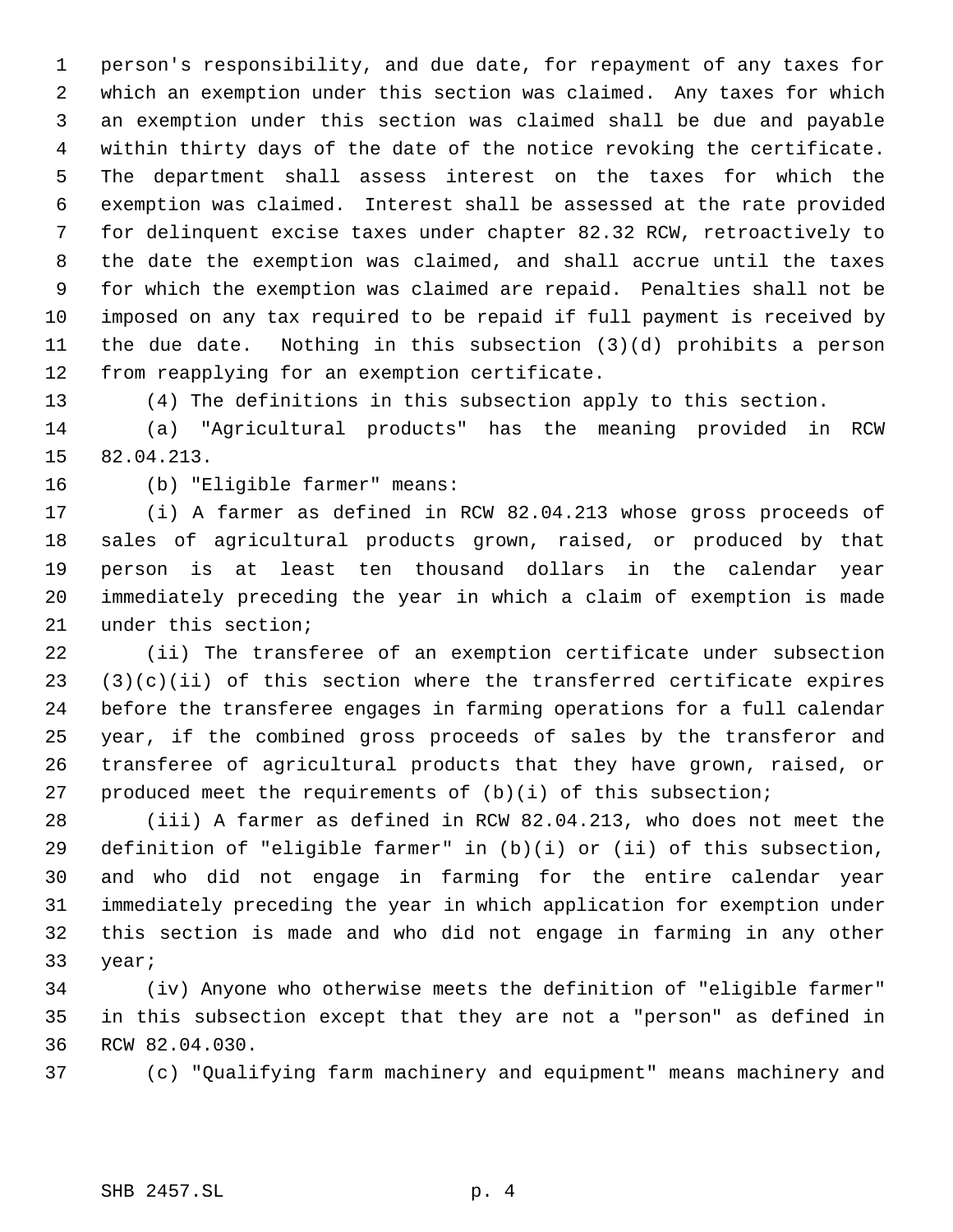equipment used primarily for growing, raising, or producing agricultural products. "Qualifying farm machinery and equipment" does not include:

 (i) Farm vehicles and other vehicles as those terms are defined in chapter 46.04 RCW, except farm tractors as defined in RCW 46.04.180 and 6 other farm implements. For purposes of this subsection  $(4)(c)(i)$ , "farm implement" does not include lawn tractors and all-terrain vehicles;

(ii) Aircraft;

(iii) Hand tools and hand-powered tools; and

(iv) Property with a useful life of less than one year.

 (d) "Replacement parts" means those parts that replace an existing part, or which are essential to maintain the working condition, of a piece of qualifying farm machinery or equipment. However, "replacement parts" shall not include paint, fuel, oil, grease, hydraulic fluids, antifreeze, and similar items.

 NEW SECTION. **Sec. 2.** A new section is added to chapter 82.12 RCW to read as follows:

 (1) The provisions of this chapter do not apply in respect to the use by an eligible farmer of replacement parts for qualifying farm machinery and equipment.

 (2) Notwithstanding anything to the contrary in this chapter, if replacement parts are installed by the seller during the course of repairing, cleaning, altering, or improving qualifying farm machinery and equipment and the seller makes a separate charge for the parts, the tax imposed by this chapter does not apply to the separately stated charge to an eligible farmer for replacement parts but only if the separately stated charge does not exceed either the seller's current publicly stated retail price for the parts or, if no separately stated retail price is available, the seller's cost for the parts. However, the exemption provided by this section shall not apply if replacement parts are installed by the seller during the course of repairing, cleaning, altering, or improving qualifying farm machinery and equipment and the seller makes a single nonitemized charge for providing the parts and service.

(3) The definitions and recordkeeping requirements in section 1 of